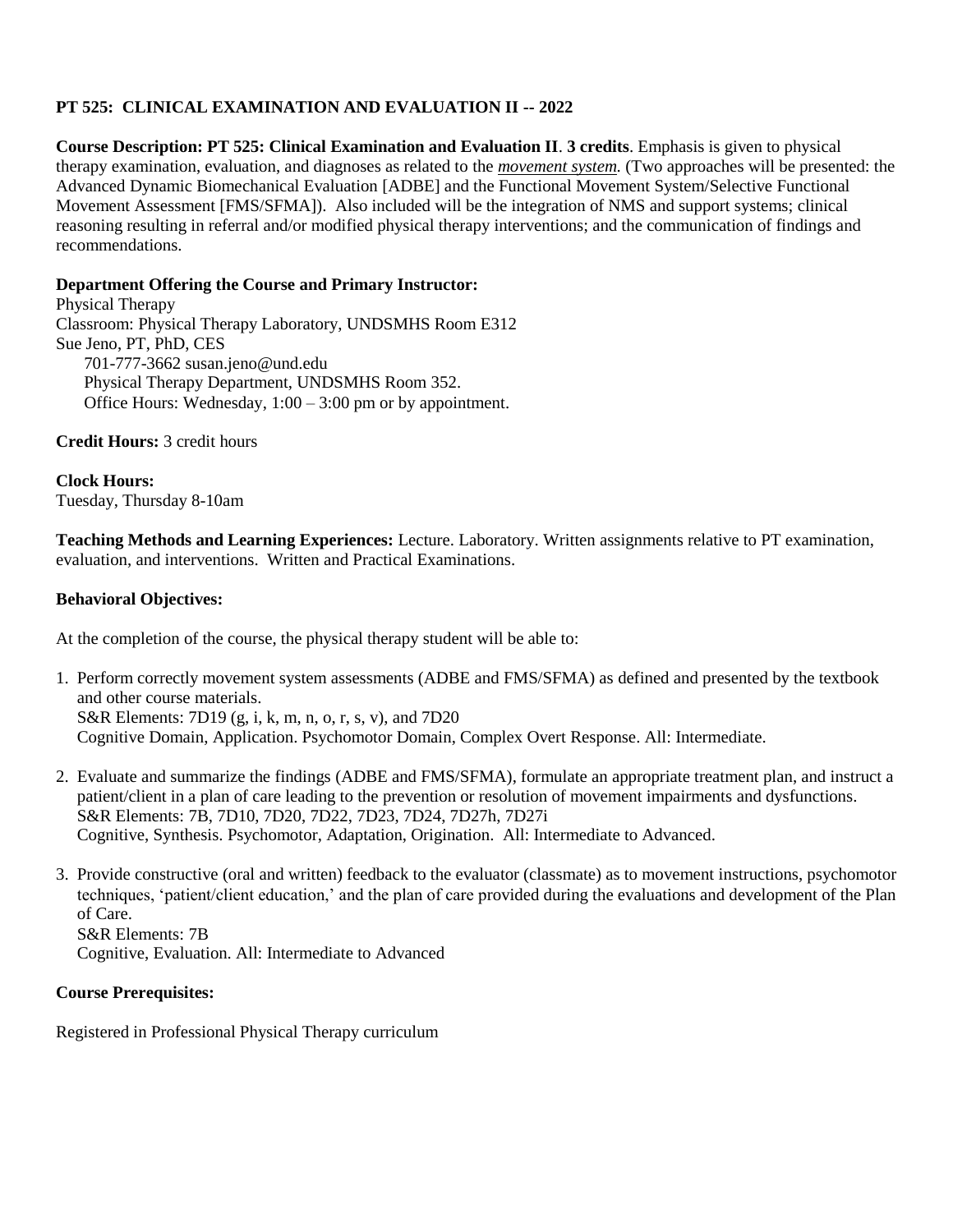### **Teaching Methods and Curriculum Practice Model:**

Teaching methods in this course include lecture, laboratory and small group learning. The above objectives contribute to the Practice Model Components in the areas of Foundational Sciences, Clinical Sciences and Patient/Client & Practice Management Expectations.

#### **Methods of Evaluation: Assignments and Grading**

#### *Movement Systems*

Written and Laboratory Assignments: Examinations, evaluations, and interventions completed on (assigned) classmates and Year 1 students. Examination I and II: Lower Quadrant Anatomy and Movement Examination (ABDE) Examination III and IV: Upper Quadrant Anatomy and Movement Examination (ABDE) Group Lab Practical: Upper Quadrant (ABDE) Group Lab Practical: Lower Quadrant (ABDE) Examination V: Final Examination (Comprehensive)

Your grade is based upon the written assignment (evaluations, analyses, interventions); the written examinations; and the lab practicals. Weighting of grades is as follows:

| Written Assignments<br>(ABDE)               | 10.0% (Full body 1: $5\%$ + Full body 2: 5%) |
|---------------------------------------------|----------------------------------------------|
| Evaluation of year 1 student/telehealth/HEP | 10.0%                                        |
| Group Lab Practical                         | 10.0%<br>$(5\%$ LO, $5\%$ UO)                |
| Lab Practical: Full Body                    | 10.0%                                        |
| Exam Ia: Upper Quadrant Anatomy             | 10.0%                                        |
| Exam Ib: Upper Quadrant Examination         | 10.0%                                        |
| Exam IIa: Lower Quadrant Anatomy            | 10.0%                                        |
| Exam IIb: Lower Quadrant Examination        | 10.0%                                        |
| Exam III: Final Examination: Comprehensive  | 15.0% (Lecture, ABDE, FMS, SFMA)             |
| Attendance, Participation, and Peer Review  | 5.0%                                         |

#### **Final Grading**

| A: 90%-100%      | To pass the course, written examinations with a score lower than 76% must be retaken and                                                                                       |
|------------------|--------------------------------------------------------------------------------------------------------------------------------------------------------------------------------|
| $B: 80\% - 89\%$ | the student must achieve a passing grade. The original grade is retained for grading<br>purposes. To pass a practical examination, a score of 80% must be achieved. Retakes of |
| $C: 76\% - 79\%$ | laboratory examinations follow guidelines of the Scholastic Standards document.                                                                                                |

#### **Outline Of Content And Required/Recommended Readings:**

See attached course schedule

#### **Attendance**

Class attendance is expected 100% of the time when scheduled in lab. Students must first attempt to notify the instructor by phone or in person for any absences. The student must also contact the instructor directly through e-mail or written documentation for any absences.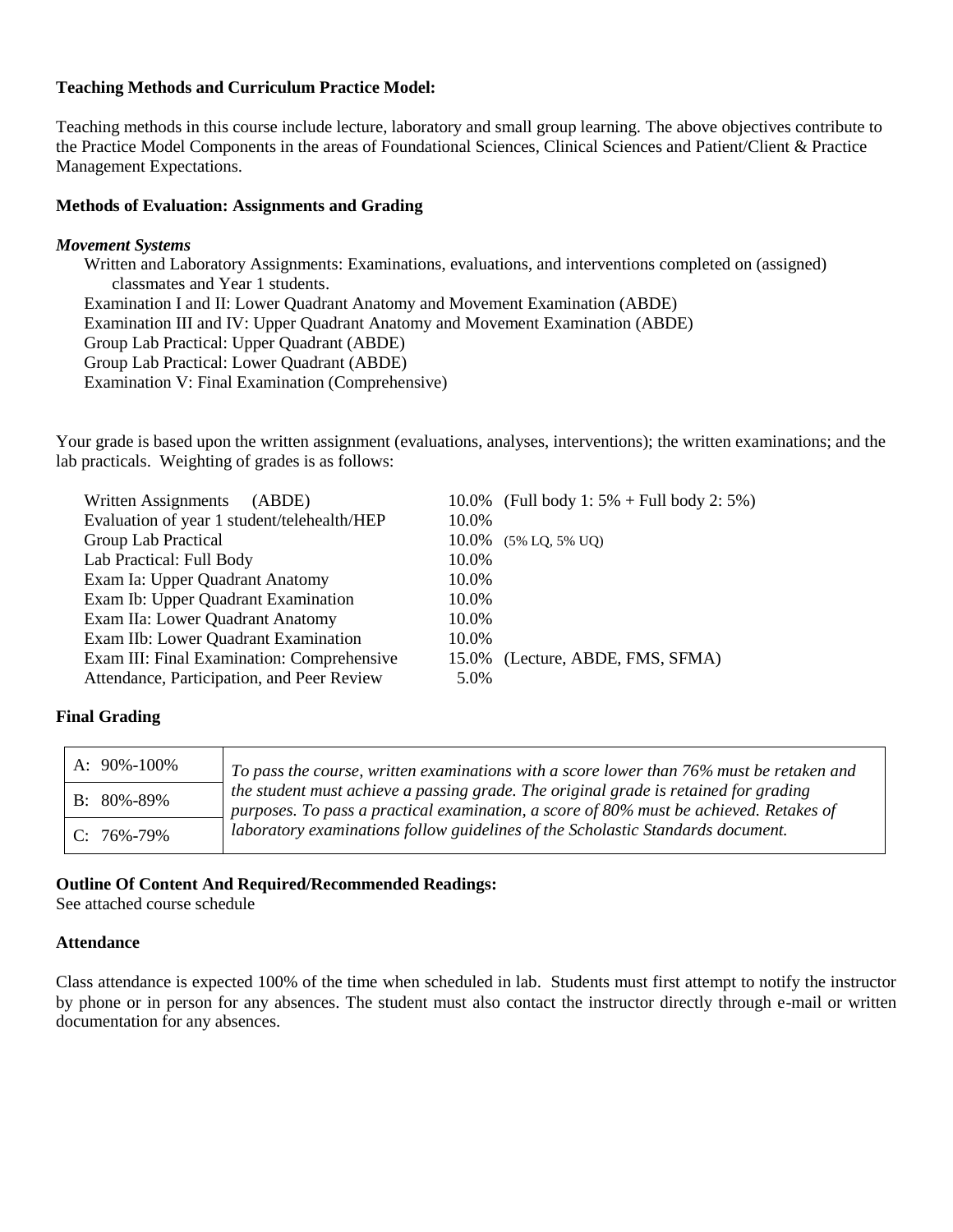### **Make Up Work/Examinations**

If an absence is anticipated, make up examinations should be completed *prior* to the absence. If an absence is unanticipated, arrangements for make-up examinations must be made *by the student within three days* of the student's return to classes. **Students may be assigned additional coursework for all absences.** Students will not be allowed to make-up in-class quizzes/projects due to an absence. **Academic Integrity**:

In accordance with the rules concerning scholastic dishonesty in the *Code of Student Life*\* at the University of North Dakota, I affirm that I understand these rules and I agree to comply with them.

- I will not:
- a) receive any additional information or assistance for any exam other that what was provided during class or approved tutor sessions
- b) copy from another student's test
- c) collaborate with or seek aid from another student who may have previously taken the exam
- d) knowingly use, buy, sell, steal, or solicit in whole or in part the contents of any exam
- e) bribe another person to obtain information about any exam

Statements on Academic Dishonesty may be found in UND's *Code of Student Life*, page 59. The *Code* may be found at [http://www1.und.edu/code-of-student-life/\\_files/docs/cosl-2018-2019-622.18.pdf](http://www1.und.edu/code-of-student-life/_files/docs/cosl-2018-2019-622.18.pdf)

# **PRO BONO ACTIVITIES**

"The Department of Physical Therapy has multiple opportunities for students to participate in clinical practice activities under the supervision of UND faculty, all of whom are licensed physical therapists. During this particular course, you may be required to participate in the examination, evaluation, and physical therapy interventions of community members. You will be providing primary care to individuals with impairments and/or dysfunction during laboratory classes, community health fairs, pro bono clinics, and/or within traditional clinical practices."

### **Course Syllabi Statements**

### **Notice of Nondiscrimination**

It is the policy of the University of North Dakota that no person shall be discriminated against because of race, religion, age, color, gender, disability, national origin, creed, sexual orientation, gender identity, genetic information, marital status, veteran's status, or political belief or affiliation and the equal opportunity and access to facilities shall be available to all. Concerns regarding Title IX, Title VI, Title VII, ADA, and Section 504 may be addressed to Donna Smith, Director of Equal Employment Opportunity/Affirmative Action and Title IX Coordinator, 401 Twamley Hall, 701.777.4171, [und.affirmativeactionoffice@UND.edu](mailto:und.affirmativeactionoffice@UND.edu) or the Office for Civil Rights, U.S. Dept. of Education, 500 West Madison, Suite 1475, Chicago, IL 60611 or any other federal agency.

### **Disability Access Statement**

Contact me Sue Jeno (office:777-3662, susan.jeno@und.edu) to request disability accommodations, discuss medical information, or plan for an [emergency evacuation.](http://www1.und.edu/public-safety/public-safety/fire-safety.cfm) Testing accommodations should be made at least 2 weeks prior to the exam for which the accommodation is requested.

To get confidential guidance and support for disability accommodation requests, students are expected to register with DSS at [Disability Services,](https://und.edu/student-life/disability-services/) 280 McCannel Hall, or 701.777.2664.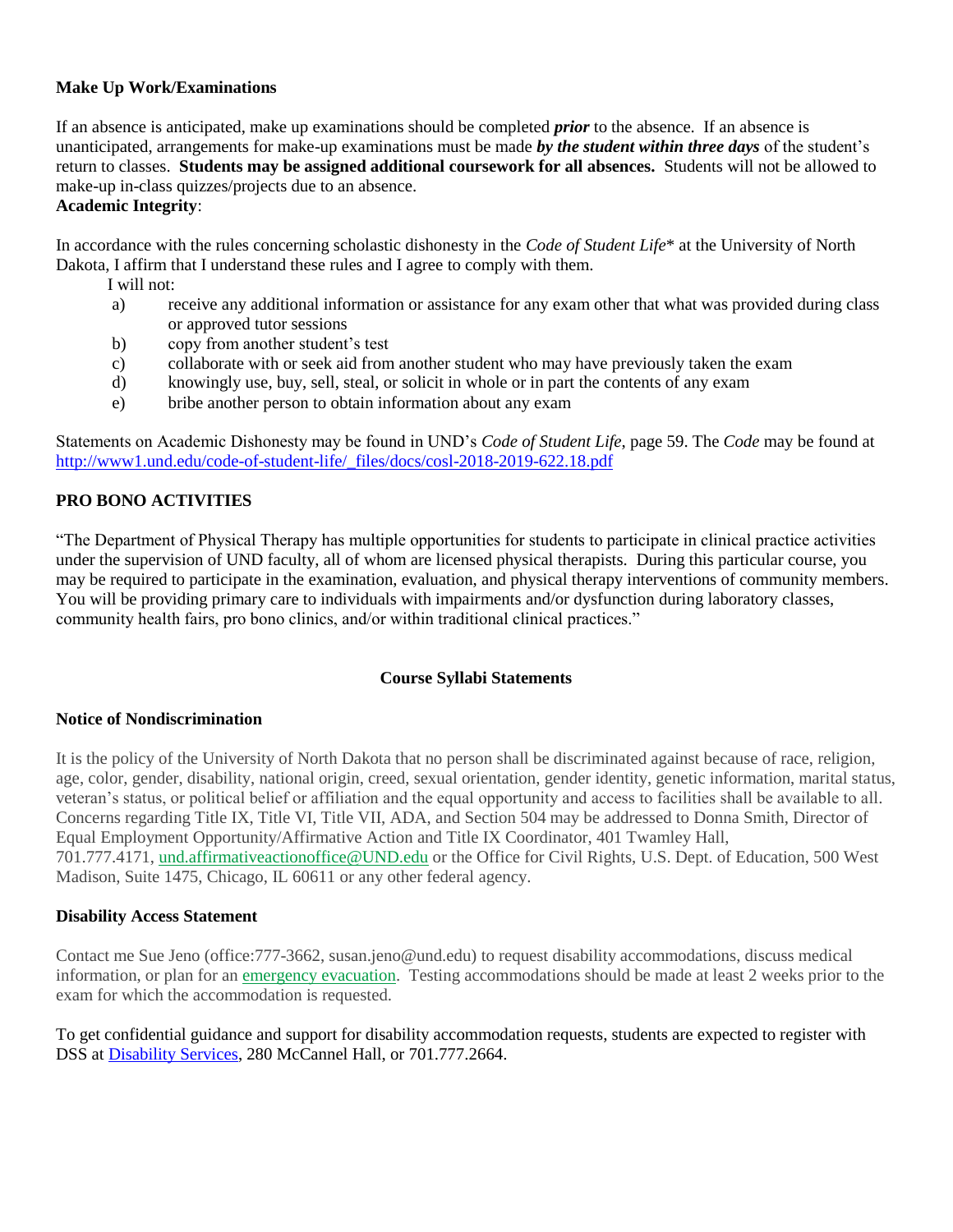### **Reporting Sexual Violence**

If you or a friend has experienced sexual violence, such as sexual assault, domestic violence, dating violence or stalking, or sex-based harassment, please contact UND's Title IX Coordinator, Donna Smith, for assistance: 701.777.4171; [donna.smith@UND.edu](mailto:donna.smith@UND.edu) or go to [UND.edu/affirmative-action/title-ix.](http://www1.und.edu/affirmative-action/title-ix/index.cfm)

## **Faculty Reporting Obligations Regarding Sexual Violence**

It is important for students to understand that faculty are required to share with UND's Title IX Coordinator any incidents of sexual violence they become aware of, even if those incidents occurred in the past or are disclosed as part of a class assignment. This does not mean an investigation will occur if the student does not want that, but it does allow UND to provide resources to help the student continue to be successful at UND. If you have been the victim of sexual violence, you can find information about confidential support services at [Title IX.](https://campus.und.edu/equal-opportunity/title-ix.html)

## **Ensure Accessibility**

To comply with the latest accessibility guidelines, documents posted online, including, but not limited to, Adobe PDF files, Microsoft Word documents, Microsoft PowerPoint presentations, and online flipbooks, must be screen-reader friendly.

For directions on how to make your syllabus and other course materials accessible, go to Blackboard > Services > Atomic Learning > Creating an Accessible Syllabus (for technical assistance with Atomic Learning, contact UND Tech Support at [UND Tech Support\)](https://campus.und.edu/campus-services/uit/tech-support-user.html).

### **Und Cares Response Team**

The [UND Cares Response Team](http://und.edu/student-affairs/student-rights-responsibilities/care-team.cfm) is available to assist with incidents involving UND students 24 hours a day, seven days a week. They respond to incidents such as major accidents, missing students, sickness that interferes with attending classes, death, suicidal ideations, situations involving self-harm, psychological trauma and sexual violence. Contact directly at 701.777.2664 during regular business hours OR 701.777.3491 after hours.

*If problems occur, students are required to work through channels of communication to resolve the problem before going to the chair or dean. The channel is student, instructor, chair, associate dean health sciences, and dean.*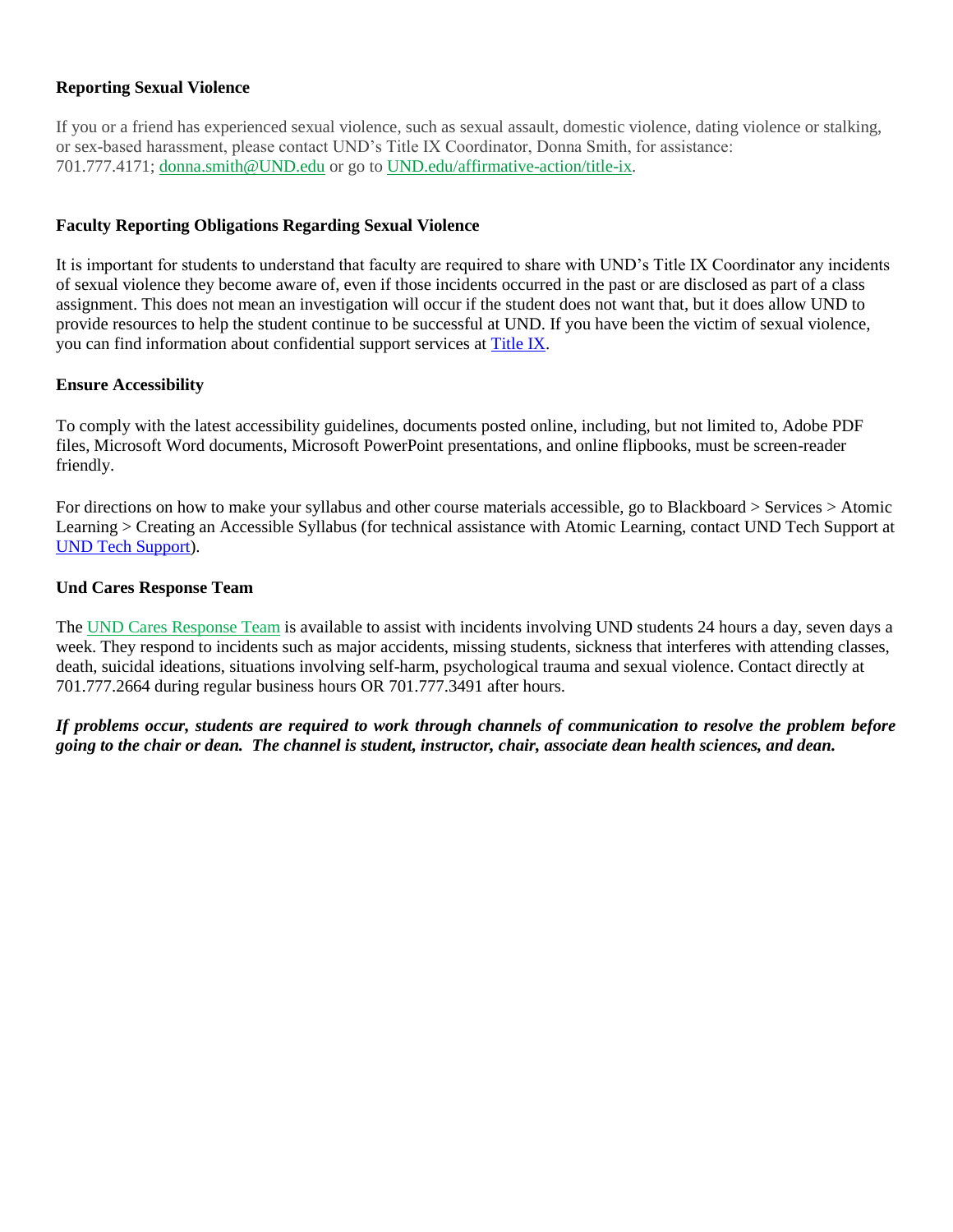## **PT 525: Clinical Examination & Evaluation II – 2022 Lecture/Lab/Discussion, Room E312 Tuesday/Thursday 8:00-10:00am Instructors: Sue Jeno, Schawnn Decker, Richard Morgan, Gary Schindler UND Physical Therapy Department, SMHS E312**

| <b>DATE</b>                                                                                           | <b>TOPIC</b>                                                    |  |
|-------------------------------------------------------------------------------------------------------|-----------------------------------------------------------------|--|
| <b>Functional Movement System/Systematic Functional Movement Assessment (FMS/SFMA).</b>               |                                                                 |  |
| T, Jan 11                                                                                             | Introduction to Course; Introduction to FMS                     |  |
| Th, Jan 13                                                                                            | <b>FMS</b>                                                      |  |
| **T, Jan 18 (7-10am)                                                                                  | <b>SFMA</b>                                                     |  |
| **Th, Jan 20 (7-10am)                                                                                 | <b>SFMA</b>                                                     |  |
|                                                                                                       |                                                                 |  |
| Advanced Dynamic Biomechanical Evaluation (ADBE). Lower Quadrant (LQ) Movement Impairment Examination |                                                                 |  |
| T, Jan 25                                                                                             | Introductory Lecture Material – Sahrmann; Posture and alignment |  |
| Th, Jan 27                                                                                            | LQ Anatomy Review Exam 1/ Lower Quadrant                        |  |
| T, Feb 1                                                                                              | Lower Quadrant                                                  |  |
| Th, Feb 3                                                                                             | Lower Quadrant                                                  |  |
| T, Feb 8                                                                                              | Lower Quadrant                                                  |  |
| Th, Feb 10                                                                                            | Gait - Meridee                                                  |  |
| T, Feb 15                                                                                             | LQ Eval of classmate                                            |  |
| Th, Feb 17                                                                                            | LQ Eval of classmate                                            |  |
| T, Feb 22                                                                                             | <b>Group Practical</b>                                          |  |
| Th, Feb 24                                                                                            | <b>Exam II - Lower Quadrant, ABDE Written</b>                   |  |
|                                                                                                       |                                                                 |  |
| <b>Upper Quadrant (UQ) Movement Impairment Examination</b>                                            |                                                                 |  |
| T, March 1                                                                                            | Spine                                                           |  |
| Th, March 3                                                                                           | <b>UQ Anatomy Review Exam III/ Upper Quadrant</b>               |  |
| T, March 8                                                                                            | <b>Upper Quadrant</b>                                           |  |
| Th, March 10                                                                                          | <b>Upper Quadrant</b>                                           |  |
| T, Mar 15                                                                                             | <b>Spring Break</b>                                             |  |
| Th, Mar 17                                                                                            | <b>Spring Break</b>                                             |  |
| T, Mar 22                                                                                             | UQ eval of classmate                                            |  |
| Th, Mar 24                                                                                            | UQ eval of classmate                                            |  |
| T, Mar 29                                                                                             | <b>Group Practical</b>                                          |  |